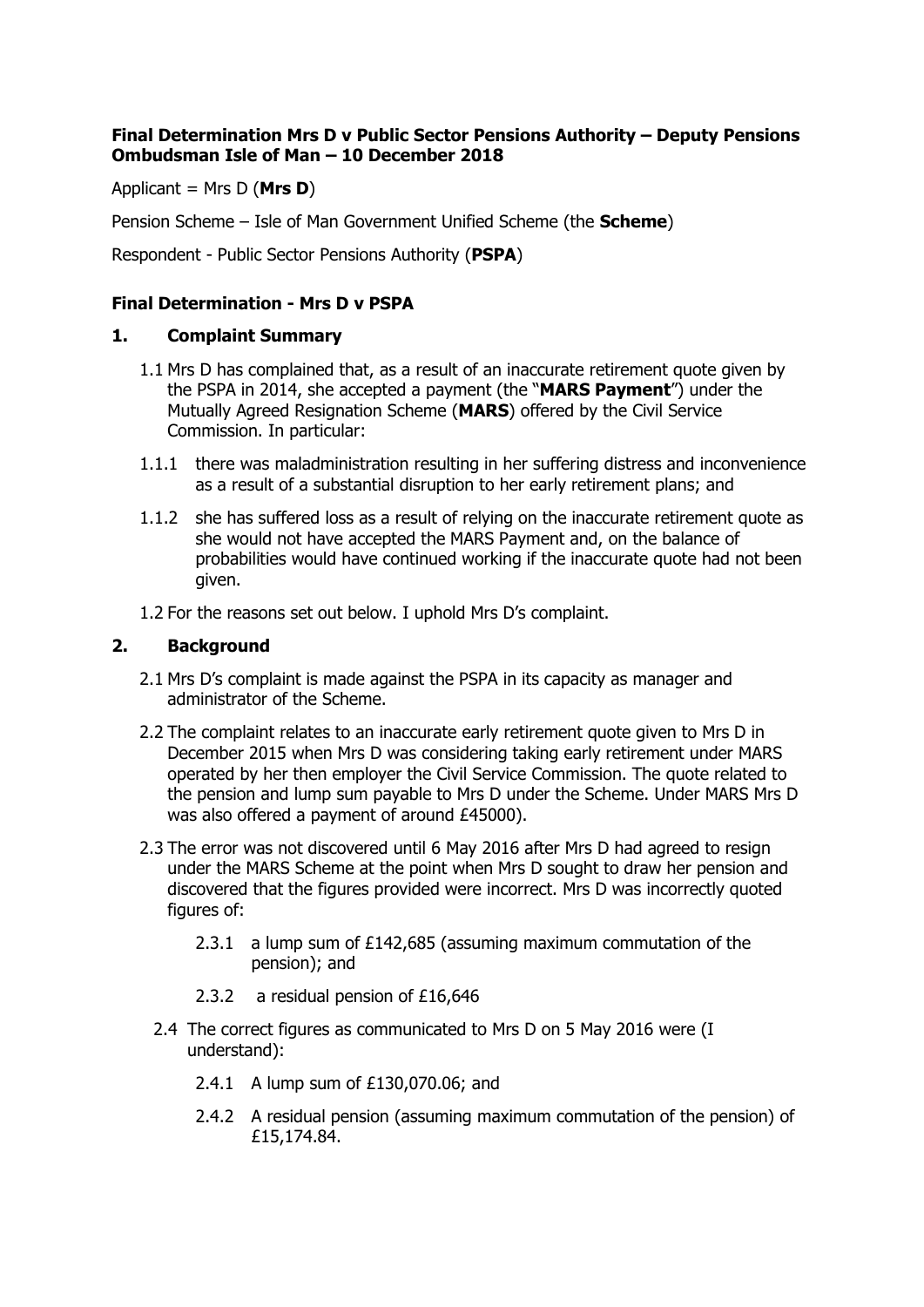- 2.5 There is a difference of about  $£12,000$  in the amount of the lump sum and a difference of about £1,472 pa in the level of pension before any future increases in the level of pension.
- 2.6 Mrs D alleges that, if she had been made aware of the correct figures at the time she made a decision to accept the MARS Payment, she would not have resigned under the MARS. Mrs D alleges she was relying on the MARS Payment and the projected level of lump sum and pension and rental income from her house in the IoM (which I understand she had not planned to sell as part of her retirement plans) to provide sufficient income in her retirement for her needs. As a consequence of the inaccurately quoted pension and lump sum being less than she had been expecting, she alleges that she has had to alter her retirement plans; borrow money from another family member to pay off the mortgage, sell the house she had been relying on to provide the rental income (and buy another smaller one) and seek work to ensure that she had enough money to fund her retirement.
- 2.7 Mrs D has advised that, following the discovery of the inaccurate early retirement quote, she sought to establish whether she could be offered her old job back by contacting the Manx Industrial Relations Service (**MIRS**) through which the MARS Payment had been negotiated. Mrs D has told by MIRS that having her old job back was not an option as her post had already been filled by her former employer. I accept that Mrs D did approach MIRS and that it was correct that by the time Mrs D did find out about the inaccuracy in the early retirement quote her old job had been filled.
- 2.8 Mrs D is effectively alleging that if she had been given the correct information she would not have taken the MARS Payment but would have remained employed by the Civil Service Commission (now the Public Services Commission). Or in other words, in legal terms, that Mrs D relied to her detriment on the inaccurate early retirement quote and suffered both:
	- 2.8.1 distress and inconvenience as a result of the disruption to her retirement planning; and
	- 2.8.2 financial loss by relying on the inaccurate quote to her financial detriment.

## **3 Independent Disputes Resolution Second Stage = Determination on 30 September 2016**

- 3.3 The complaint has already been considered under the two stage Internal Disputes Resolution Procedure operated by the PSPA. The Independent Disputes Resolution Procedure Second Stage Determination of the PSPA acknowledges that an error has been made, an apology has been issued and an offer of £500 made by way of settlement of the matter for distress and inconvenience suffered as a result of the inaccurate quote. In other words the PSPA has conceded that there was maladministration resulting in distress and inconvenience to Mrs D. The PSPA, however, has not conceded that Mrs D has suffered any legal loss for which she is entitled to be compensated.
- 3.4 In relation to the proposed payment for distress and inconvenience the PSPA noted in its Second Stage IDRP determination that the payment of £500 takes into account the level of compensation the Pensions Ombudsman will typically award in cases like this. I will comment further on the appropriateness of the level of compensation offered for distress and inconvenience below.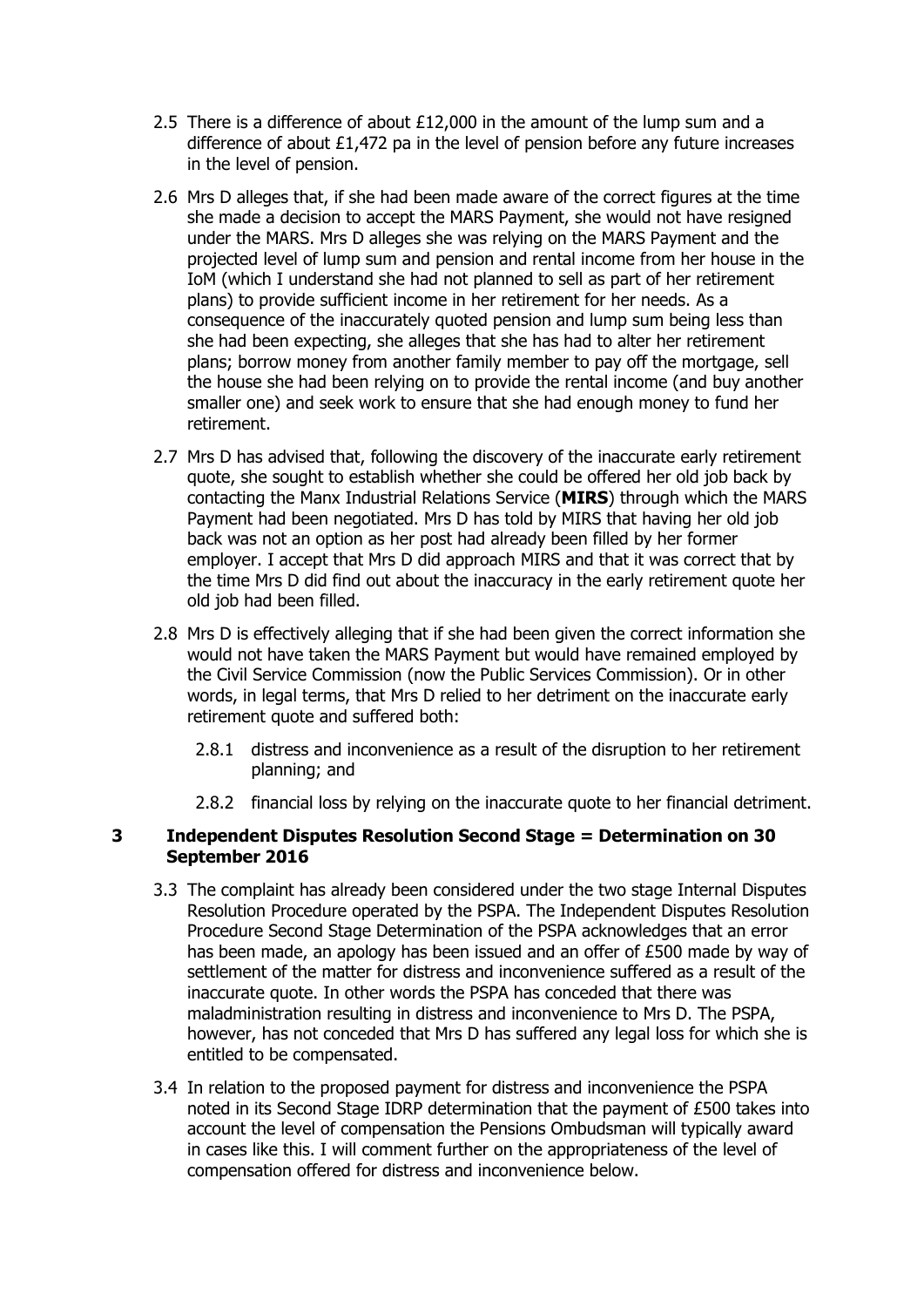- 3.5 The Second Stage IDRP Determination also notes that the Scheme is a statutory scheme, approved by Tynwald, and the PSPA is unable to pay benefits other than in accordance with the provisions of the Scheme. The PSPA also considers that Mrs D has suffered no financial loss for which she is entitled to be compensated for as she would have accepted the MIRS payment in any event even if the correct figures had been given. It is correct as a matter of law that:
	- 3.5.1 the PSPA can only pay benefits in accordance with the provisions of the Scheme; and
	- 3.5.2 if no legal loss flows from reliance on any inaccurate statement of Mrs D's early retirement benefits the PSPA is not liable to or able to pay any financial compensation over and above any payment for distress and inconvenience (see below).
- 3.6 I would also note, however, that there is an augmentation power under the Scheme (clause 30) which would enable Mrs D's pension to be augmented if this was requested by Mrs D's former employing authority which would for this purpose be the Public Services Commission subject to the payment of additional contributions (if any) advised by the actuary.

#### **4 Ombudsman's ability to award compensation in respect of maladministration and negligent misstatement**

- 4.3 The Isle of Man Pensions Ombudsman has jurisdiction, among other things, to consider:
	- 4.3.1 complaints of maladministration made by a beneficiary of a pension scheme against a manager or administrator of a pension scheme who alleges (s)he has suffered injustice in consequence of maladministration in connection with any action or omission of a person responsible for the management of the scheme;
	- 4.3.2 a dispute of fact or law in relation to a pension scheme between a person responsible for the management of the scheme and an actual or potential beneficiary of the scheme.
- 4.4 In the current case the complaint can be analysed both in terms of alleged maladministration (which has been admitted in the IDRP procedure by the PSPA) as a result of the provision of the inaccurate quote and also as an alleged breach of law on the basis that the quote negligently misstates Mrs D's benefit entitlement.
- 4.5 There is no direct authority in the Isle of Man yet on the size of the awards the Isle of Man Pensions Ombudsman can make for maladministration. However, the UK courts have confirmed in relation to the UK Ombudsman's jurisdiction (which is virtually identical to that in the Isle of Man) that the UK Ombudsman can award reasonable awards for distress and inconvenience. The UK courts originally held that an award of up to £1000 could be paid other than in exceptional cases. Recent cases have however confirmed that higher awards may now be appropriate. The UK Ombudsman has also generally increased the level of awards paid for distress and inconvenience not causing financial loss in recent years and has recently issued revised guidance so awards are typically now (if any award is appropriate) £500 or £1,000 or £1,500 or £2,000 (other than in exceptional cases where the awards can be higher still) depending on the seriousness of the case. I am not bound by the UK Pensions Ombudsman's guidance but it does indicate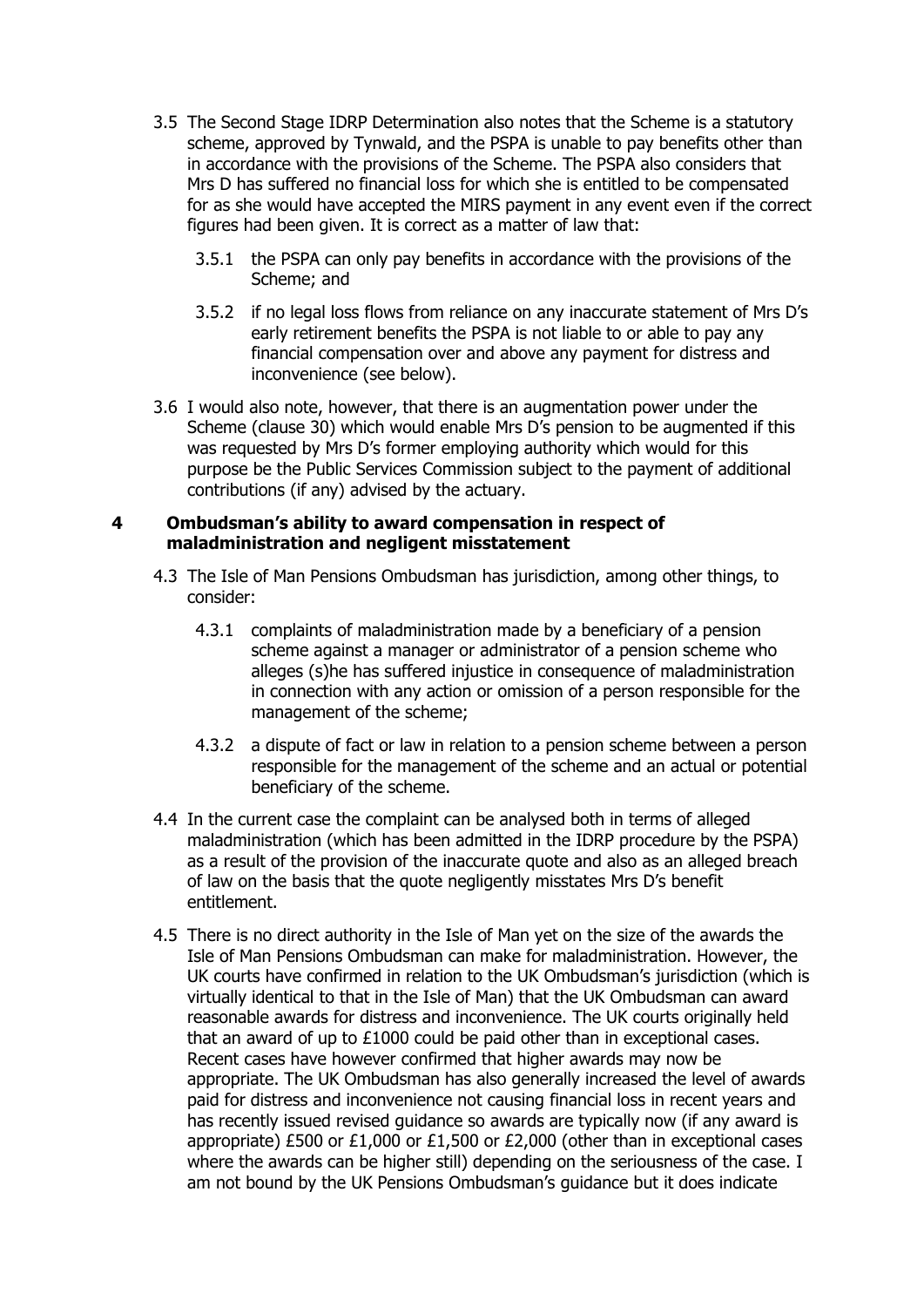that in the analogous UK jurisdiction the typical level of awards is now higher than in previous years. My approach in determining the appropriate level of award is to focus on the level of distress and inconvenience suffered as a result of any maladministration.

4.6 On the evidence submitted about the disruption caused to Mrs D by the misstatement of her benefit entitlement, I consider that Mrs D has suffered significant distress and inconvenience here and an award of £1000 is appropriate. I accept that on the evidence (see below) there has been major disruption to Mrs D's retirements plans, resulting on her having to borrow money from her family to meet the shortfall in the lump sum payment she expected, may have impacted on her plan to sell her IoM house when she had not originally planned to and that she had to take on work earlier than she had planned to make up the shortfall in her income and has generally caused her considerable worry and distress. This in my view amounts to significant distress and inconvenience for which an award of £500 is not sufficient.

#### **5 Has Mrs D suffered financial loss as a result of any reliance on the inaccurate early retirement statement?**

- 5.3 For Mrs D to be entitled to any financial compensation in relation to the negligent misstatement of her benefits it will be necessary to demonstrate:
	- 5.3.1 a negligent misstatement of her benefits (which has been admitted by the PSPA in the IDRP process);
	- 5.3.2 reliance on the misstatement (this is disputed by the PSPA) ; and
	- 5.3.3 loss has flowed from such reliance (this is disputed by the PSPA). To the extent that there has been a negligent quotation of benefits that has been relied on Mrs D should also take all reasonable steps to mitigate her loss. If she fails to do so this will reduce the amount of compensation payable.
- 5.4 Mrs D maintains that she would not have taken early retirement and accepted the MARS Payment if she had been given the correct early retirement figures. Mrs D alleges that if the correct early retirement figure had been given she would have remained employed in her existing job. Mrs D indicates that the difference of circa £1,500 per annum for her pension and the difference of £12,000 or so for the lump sum was sufficiently material for her to have refused the offer. In this connection I would observe that for someone of Mrs D's age the capital value of providing an extra  $E1$  of pension for the remainder of her life is very significant and could easily be 30/40 times the value of the pension. Mrs K would of course not have received the MARS Payment but would have been able to continue to earn a much higher salary than she has been able to earn since and build up further replacement pension.
- 5.5 Mrs D also has advised that:
	- 5.5.1 after receiving details of the inaccurate early retirement quote she approached the MIRS service to ask if she could be reinstated to her old job but was told that this was not possible as the post no longer existed;
	- 5.5.2 the previous year she had been offered early retirement and a MARS payment and she had turned it down as it would not provide sufficient income in her retirement; and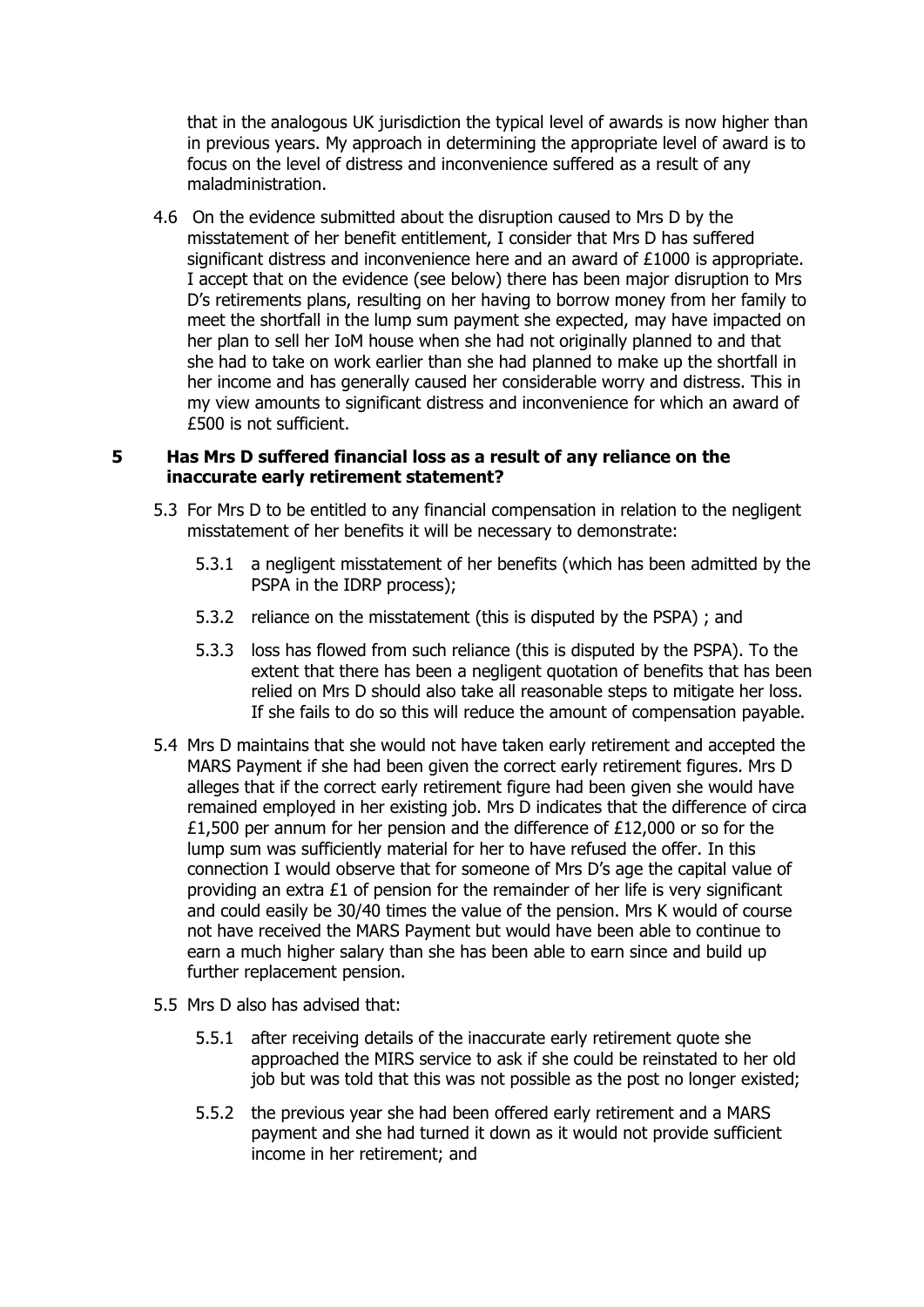- 5.5.3 the difference between the inaccurate and correct projection of her pension benefits was critical to her retirement plans. The difference was sufficiently significant to result in her having to by selling her Isle of Man property (which she had planned to rent out) and to buy a smaller one and also to take up part time employment. Mrs D also has advised that she had to borrow from a family member to pay off the mortgage as the lump sum available was no longer sufficient to do this.
- 5.6 The PSPA argues that a difference of £1,500 or so per annum of pension and the difference in lump sum would have had made no difference to her decision to take early retirement and accept the MARS Payment. In other words Mrs D would have still accepted the early retirement pension if she had been given the correct figures so no loss flowed from the inaccurate quotation.
- 5.7 The PSPA also alleges that:
	- 5.7.1 Mrs D had been commuting from the UK to the IoM throughout her employment. The PSPA understands that the long commute was challenging and her line manager had sought a review of her flexible working arrangements which she asserted had been agreed at the time of her interview to reflect her long commute. The PSPA consider that this was a relevant factor in her decision to accept the MARS Payment;
	- 5.7.2 around the time of departure her work place was undergoing significant changes to allow a more flexible and efficient structure to be implemented and these changes were not generally welcomed in the workplace. This was again a factor in her decision to accept the MARS payment;
	- 5.7.3 Mrs D knew, or should have known, that MIRS were not the correct entity to approach about re-employment. Mrs D should have approached her former employer directly to discuss re-employment. The PSPA believes that her preference to seek reemployment in the UK is indicative of her desire to address her circumstances regarding her long commute and altered work practices;
	- 5.7.4 Given Mrs D's relatively young age it was not surprising that she took on part-time work in any event. In other words she would have taken on part-time work even on the higher retirement quote.
- 5.8 Mrs D disputes the above. In particular:
	- 5.8.1 Mrs D states that she had made her flexible working arrangements operate effectively for many years throughout her previous employment. Occasionally there were problems due to inclement weather but the travel was no more challenging than a 2 hour commute on the mainland. Mrs D states that flexible working was not a factor which would have persuaded her to accept MARS on the lower figures;
	- 5.8.2 while the proposed changes to the employment arrangements were not welcomed by Mrs D and another colleague there was nothing new in the situation in December 2014 when she previously had been invited along with a number of colleagues for expression of interest in MARS (which she had refused). Changes had been effected already in her workplace and Mrs D had adapted to them. Again this issue would not have persuaded Mrs D to have accepted the lower early retirement figures;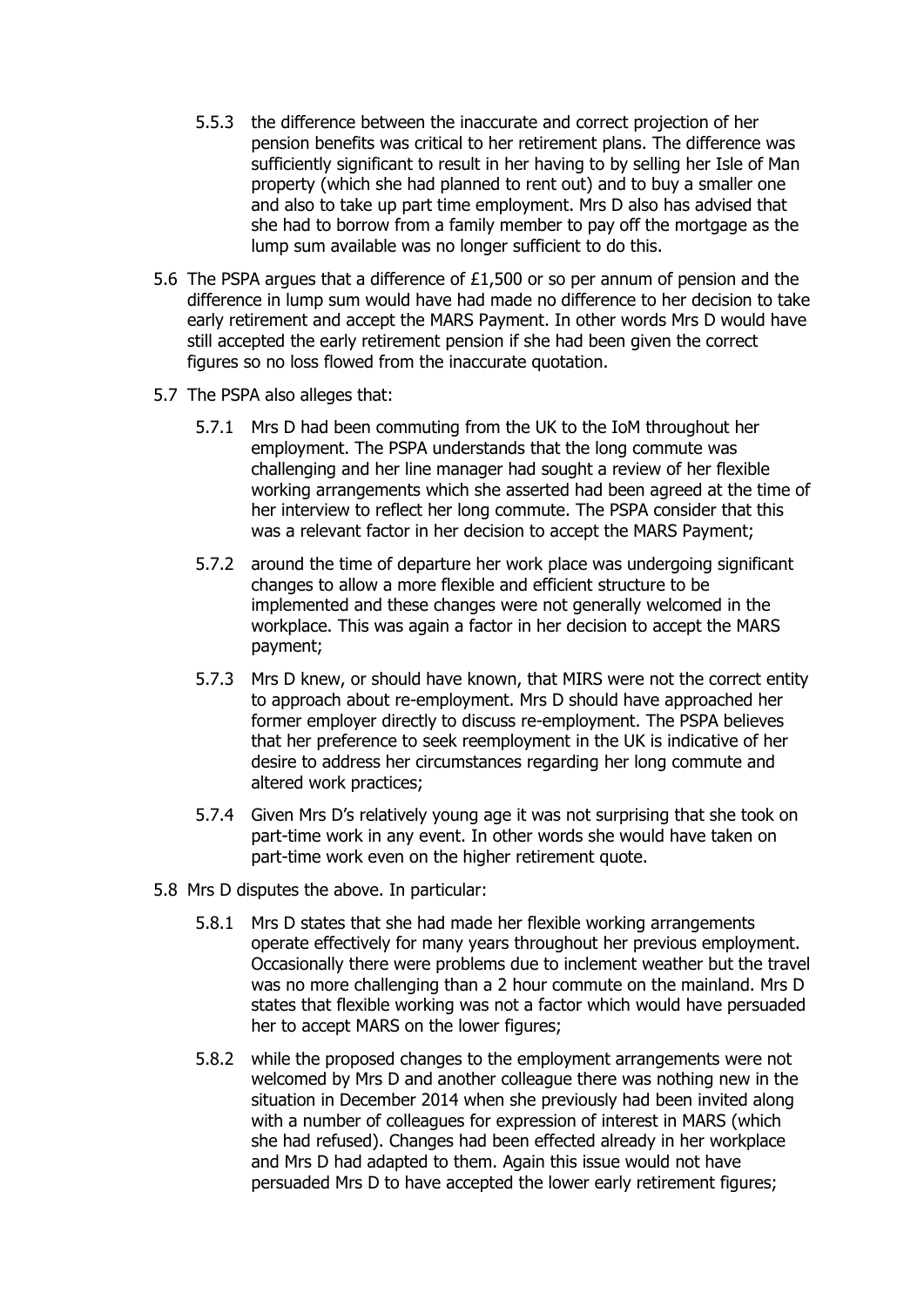- 5.8.3 Mrs D disputes that she should have known that MIRS was not the correct entity to approach to make enquiries if the MARS agreement could be set aside and that effectively it was reasonable to assume that they had ostensible authority to make the statement. Mrs D is also at a loss to understand why the MIRS officer she spoke to did not refer her back to her employer instead of telling her that her position had been filled, had this been an obvious and realistic course of action. There was no longer a vacancy as it had been filled;
- 5.8.4 Mrs D accepts that she did retire relatively young and it was always her intention to seek part time positon in due course but did not anticipate that her need for employment would be as urgent as it proved to be. It was certainly not her intention to seek the post she was forced to accept because of its stressful nature but she had to do so to mitigate her position and make up some of the shortfall in income. In this connection, I would note that the salary in her previous IoM position was significantly greater than the full time equivalent salary in the part time jobs she was able to obtain and Mrs D has struggled since to obtain work in her area of professional expertise since. There are, I understand, limited opportunities in this area of expertise on the mainland;
- 5.8.5 Mrs D has also provided details of her income and savings and outgoings in relation to her house on the IoM. Mrs D has advised that she was relying on the lump sum to pay off her mortgage and as a result of the inaccurate figure the lump sum did not cover the mortgage. Also as a consequence of the lower projected income Mrs D ended up having to sell her house on the Isle of Man and buy a cheaper house in the UK when she had not planned to do so under her original retirement plans. Mrs D has advised that £7,000 was a significant sum to her as was the difference of pension of £1,472 pa. Having regard to the information provided I accept that, the difference was material to her overall finances. Also generally I find Mrs D's evidence credible.
- 5.9 Mrs D has also provided details of the earlier early retirement quotation and MARS payment of circa £38,000 which Mrs D had turned down previously. The quote provided previously (which was also inaccurate again for slightly different reasons) and was not accepted was, depending on the projected date of retirement, either for:
	- 5.9.1 a lump sum of £117,130 and a lump sum of £13,665 (assuming maximum commutation of the pension; or
	- 5.9.2 a lump sum of £117,530 and a lump sum of £13,711 (assuming maximum commutation).
- 5.10I would note that the MARS payment figure was also slightly lower (£37,000 instead of circa £45,000) and the pension and lump sum on offer (even if incorrect again) were lower than the revised inaccurate quote and also the correct quote given in 2015 of a lump sum of £130,070.06 and a pension of £15,174.84 (assuming maximum commutation) and significantly lower than the incorrect 2015 quotation of a lump sum of £142,685 and a pension of £16,646 (after maximum commutation). However, although the 2014 quotation was lower than the correct 2015 quotation the fact that Mrs D had turned down a MARS payment previously does illustrate that the decision to retire and accept the MARS payment the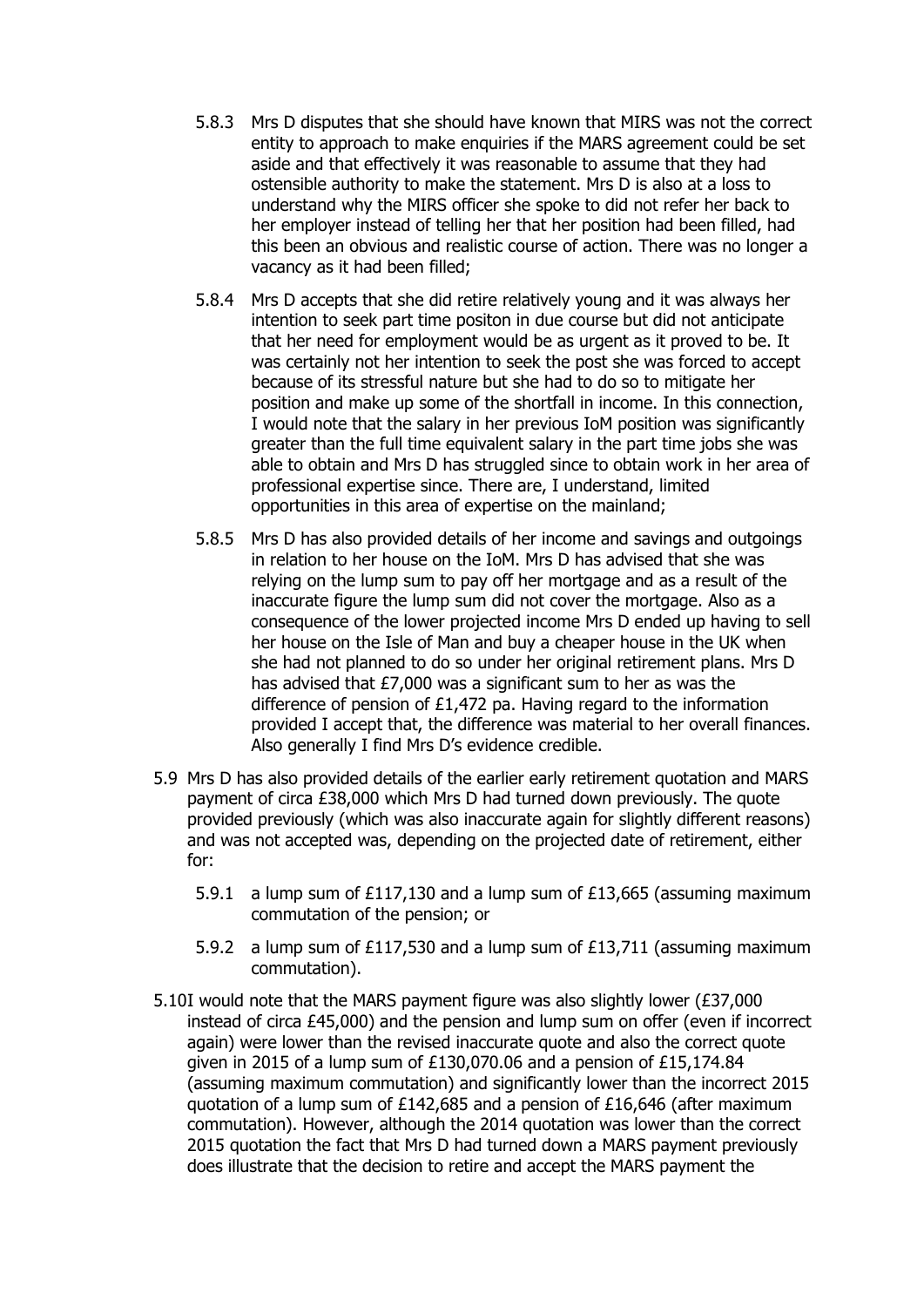second time was finely balanced. Mrs D was offered extra lump sum and an extra pension pa of almost £4,000 more in 2015 than the inaccurate 2014 quote she turned down in 2014. I am not convinced that an extra £1,600 or so of pension (i.e. the difference between the 2014 quote and an accurate quote in 2015) would have been sufficient for Mrs D to have resulted in her accepting the MARS Payment in 2015. I can, however, see why an extra £3,000 pa of pension quoted inaccurately in 2015 (compared with the 2014 figure) would have been enough to make a difference given Mrs D's overall financial situation as disclosed to me.

5.11Having regard to all the above information, in particular the evidence that Mrs D did approach MIRS to see if she could have her old job back, and the credibility of Mrs D's other evidence, I consider that, on the balance of probabilities, Mrs D did rely on the early retirement quotation and would have not accepted the 2015 early retirement quote and MARS Payment if she had been give the correct early retirement information in 2015.

#### **6 What loss has flowed from Mrs D's reliance on the inaccurate early retirement quote?**

6.3 Once materially detrimental reliance has been established it is then necessary to calculate the loss which flows from such reliance. The approach which would be taken in the UK in this situation (my understanding is that the Isle of Man courts would take a similar approach) is set out in Banque Bruxelles v Eagle Star [1996] 3 WLR 87. In this case which related to an inaccurate valuation Lord Hoffman confirmed a principle that the UK Pensions Ombudsman has applied in determining the level of loss caused by the provision of incorrect information:

"In the case of a breach of duty of care, the measure of damages is the loss attributable to the inaccuracy of the information which the plaintiff has suffered by reason of having entered into the transaction on the assumption that the information was correct. One therefore compares the loss he has actually suffered with what his position would have been if he had not entered into the transaction and asks what elements of his loss is attributable to the inaccuracy of the information."

6.4 The issue of the correct measure of loss for detrimental reliance on inaccurate information was also considered by Walker J in Westminster v Haywood [1996] 2 All ER 467. In this case, Walker J held at paragraph 64 of the judgment:

"Compensation for negligent misrepresentation (to which the Pensions Ombudsman equated to maladministration) should put the plaintiff in the same position as if the informant had performed his duty and provided correct information – not put himself in the position he would have been in if the incorrect information had been correct"

- 6.5 Under general legal principles relating to negligent misstatement the member should also take reasonable steps to mitigate her loss e.g. to seek to apply for her job back (which she did via MIRS) and also seek work in an alternative job to make up the lost income. On the evidence I have seen Mrs D has taken such steps although she might possibly have been able to increase her earnings since.
- 6.6 Generally any financial compensation should not put a member in a better position than they would have been in if the information had proved correct. For example in a UK Pensions Ombudsman decision (E00493 - 6 November 1996) the complainant argued that he would not have taken early retirement a year earlier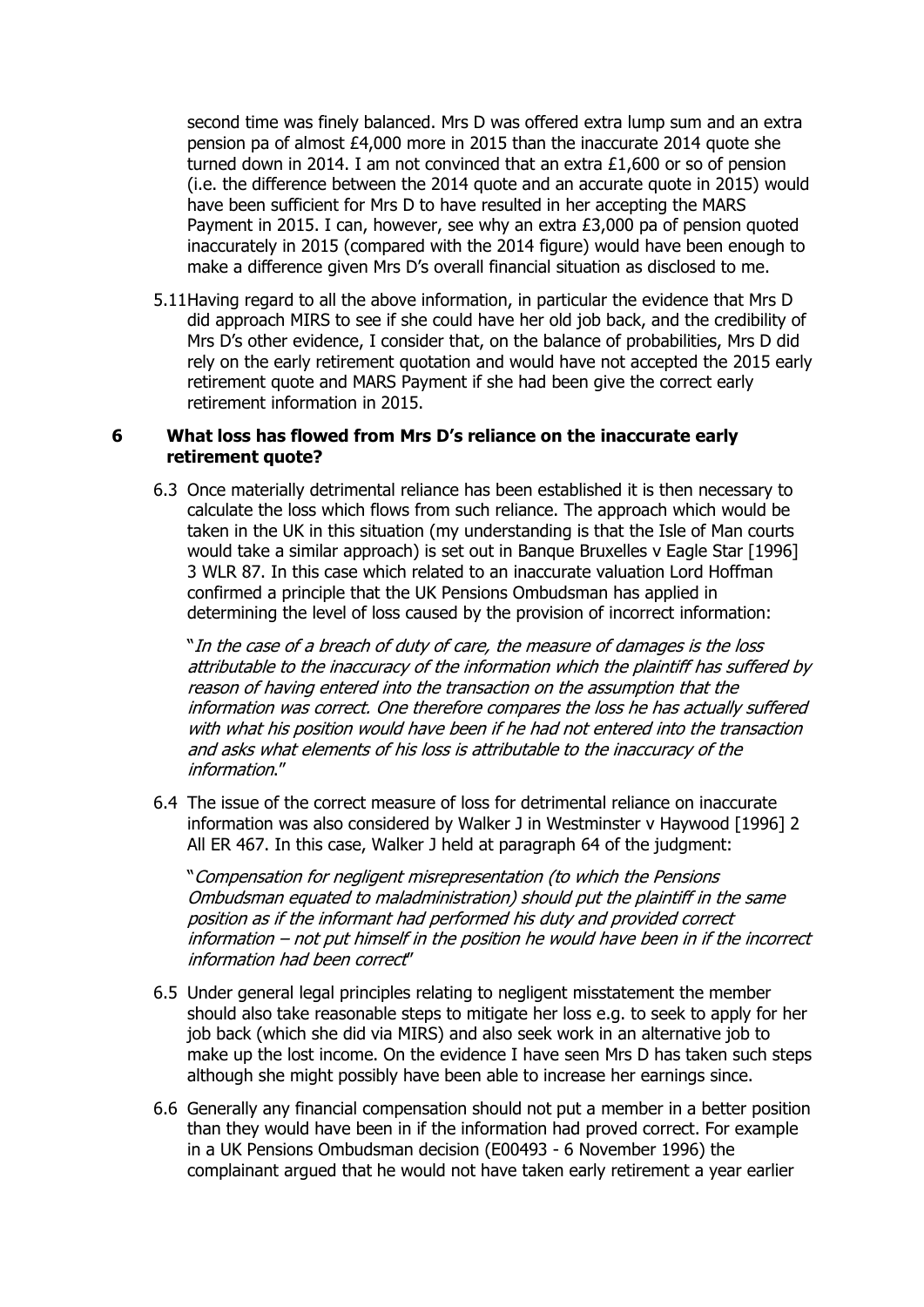than he would have done if it were not for an incorrect quotation. The then UK Ombudsman concluded that the complainant would have worked for a further year to bring his benefits up to the level originally quoted. The Ombudsman noted that the law did not require a precise calculation of the loss since it appeared higher than the difference in the value of the misquoted pension rights and what he actually received. Where inaccurate information is provided, damages should not put the victim in a better position than he would have been in had the information been correct and reference was made to Banque Bruxelles v Eagle Star [1996] 3 WLR 87.

- 6.7 Mrs D has alleged that if she had not been given an inaccurate early quote she would not have accepted the MARS Payment and would have continued to work and earn a salary of circa £80,000 and build up further pension until she was satisfied that she had sufficient pension and other income from letting her property to retire. I have no evidence that Mrs D would have been made compulsorily redundant and would not have been able to continue to work for her employer if she had not accepted the MARS Payment.
- 6.8 It is unclear to me how long Mrs D would have continued to work but the evidence she has provided is that she had always hoped to be in a sufficiently strong financial position to retire at age 58 i.e. if she had not taken the MARS Payment she would have retired in two years' time.
- 6.9 If I had needed to calculate a compensation payment I would have taken the following approach:
	- 6.9.1 If Mrs D had retired in 2-4 years' time, she would have received a salary of circa between £160,000 to £320,000 (before tax) during this period;
	- 6.9.2 Mrs D would have benefitted from any increase in the capital value of her pension which would have been significant during the period she continued to work compared with what it would have been if the inaccurate quotation had not been provided;
	- 6.9.3 The MARS Payment of circa £45,000 would need to be deducted; and
	- 6.9.4 The amount she actually earned or could reasonably have earned during this period should be deducted (Mrs D seems to have earned about £26,000 a year since she took the MARS payment and on the evidence I have it does appear would have struggled to find a full time job due to lack of work opportunities in her professional area. It may be reasonable to assume that she may have been able to earn a bit more if she undertook other work outside her area of professional expertise);
	- 6.9.5 Any employee contributions to the Scheme would need to be deducted.
- 6.10In order to calculate damages on the above basis, I would need to direct the PSPA to carry out detailed calculations of the value of the pension accrual and work out a discounted figure for the loss. It would appear however that the calculation is likely to be in excess of the difference in the value of her pension and lump sum between the amount quoted and the amount of pension and lump sum received. Mrs D should not be put in a better position than she would have been in if the inaccurate quotation had not been given.
- 6.11I cannot direct the PSPA to do anything it does not have power to do under the Scheme provisions. However, as noted above there is, inter alia, a power to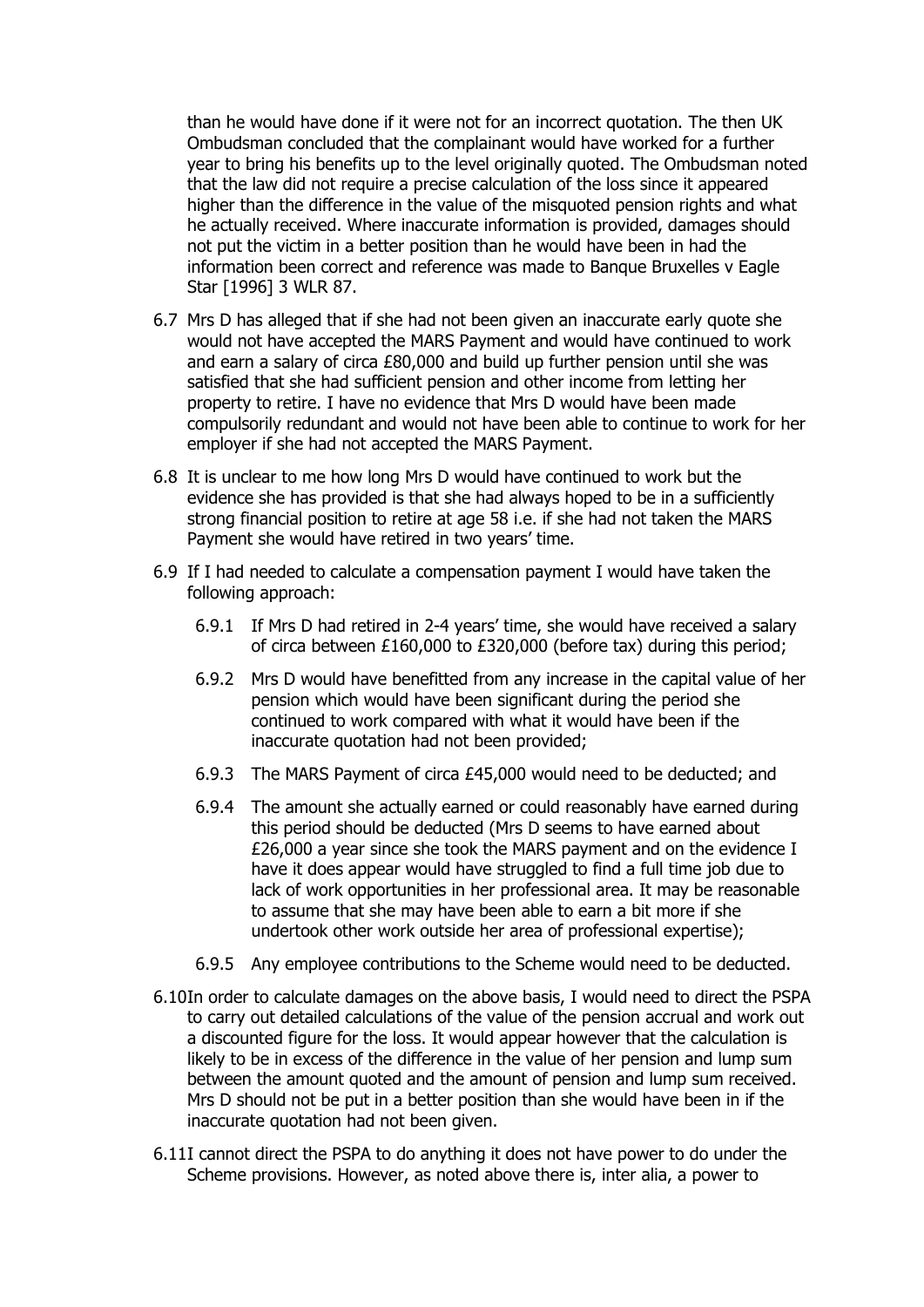augment Mrs D's benefits with the consent of the Public Service Commission. I understand that the PSPA would be willing to use its available powers to augment Mrs D's benefits to comply with a direction to put her in the position she would have been in if the inaccurate quotation had not been given. This will have the effect of compensating her for the loss suffered.

6.12I have considered whether I should make any further award for costs incurred selling her house. I have concluded that this is not appropriate as the loss is too remote and it is unclear to me whether it flowed from the inaccurate quotation. It is possible that at some point in the future she may have needed to have incurred these costs in any event.

## **7 Findings of fact and law**

- 7.3 I make the following findings of fact and law:
	- 7.3.1 the inaccurate early quotation issued to Mrs D by PSPA amounts to maladministration for which Mrs D is entitled to a payment for distress and inconvenience;
	- 7.3.2 Mrs D relied on the inaccurate quotation to her detriment and has suffered loss as a result.
- 7.4 I direct that the PSPA should:
	- 7.4.1 pay Mrs D the sum of  $£1,000$  for the distress and inconvenience suffered;
	- 7.4.2 retrospectively augment Mrs D's pension and lump sum benefits and pay her arrears of the augmented pension and lump sum to put her in the position she would have been in if the retirement quotation give in December 2015 had been accurate; and
	- 7.4.3 pay interest on the arrears of pension and lump sum at the rate prescribed for the purposes of section 151A of the Pension Schemes Act 1993 (as applied to the Isle of Man) and regulation 6 of the Personal and Occupational Pension Schemes (Pensions Ombudsman) Regulations 1996.
- 7.5 In respect of 7.4, the PSPA has set out the basis for the payments owed under the Appendix to this Determination. A further interest payment will be necessary to the extent that payment of the arrears of pension and lump sum occurs after 1 December 2018.

#### **Ian Greenstreet**

#### **Deputy Pensions Ombudsman**

**10 December 2018**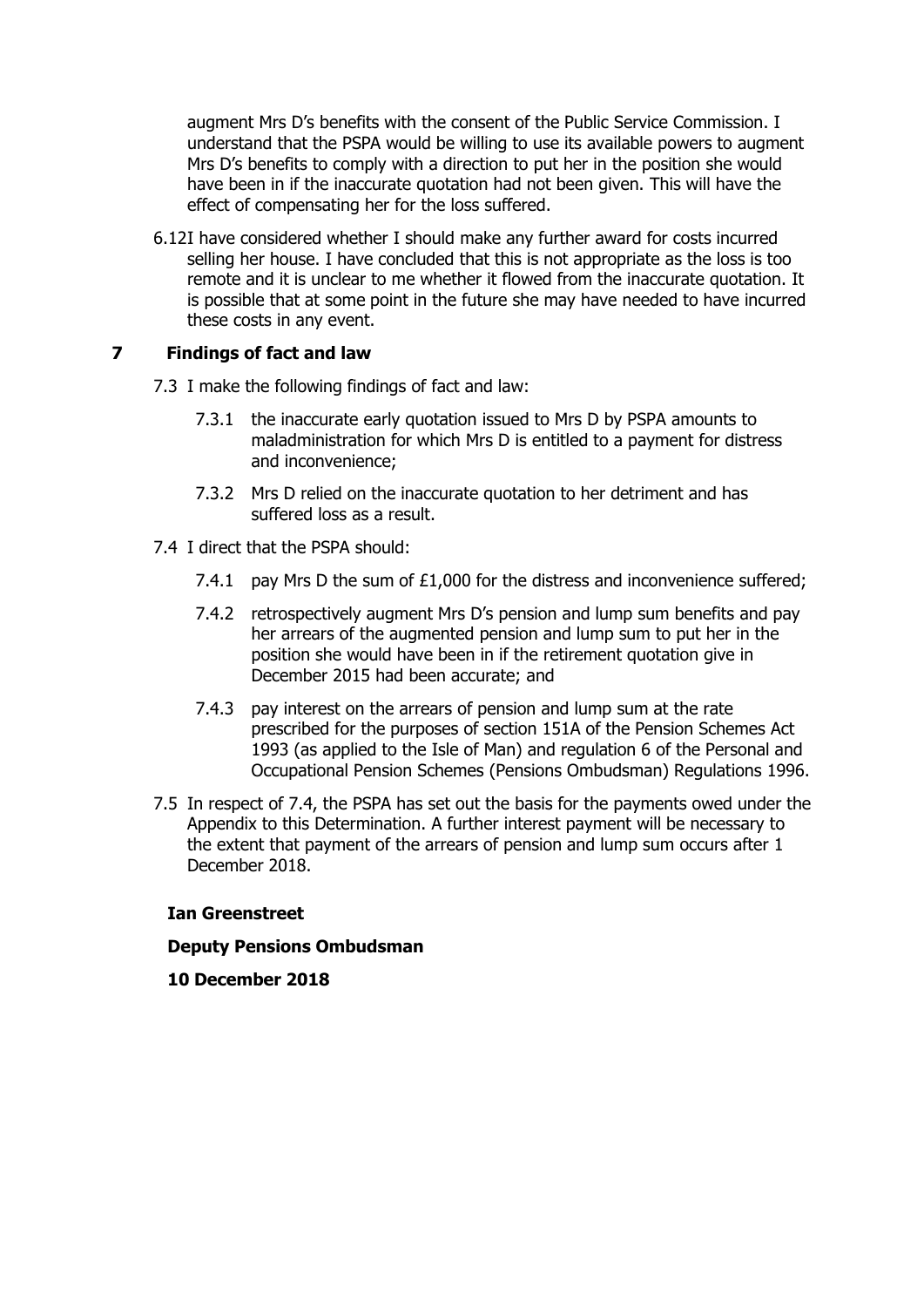# **Appendix**

PSPA Response to the [Provisional] Determination Mrs D v Public Sector Pensions Authority – Deputy Pensions Ombudsman Isle of Man

Applicant = Mrs  $D$  (Mrs  $D$ )

Pension Scheme – Isle of Man Government Unified Scheme (the Scheme)

Respondent = Public Sector Pensions Authority (PSPA)

The PSPA have been directed to

- 7.4.1 pay Mrs D the sum of £1000 for the distress and inconvenience suffered;
- 7.4.2 retrospectively augment Mrs D's pension and lump sum benefits and pay her arrears of the augmented pension and lump sum to put her in the position she would have been in if the retirement quotation given in December 2015 had been accurate; and
- 7.4.3 pay Mrs D reasonable interest in respect of the arrears of pension and lump sum.

## **Retrospectively Augmented Pension and Lump Sum**

Had the retirement quotation been correct, based on Mrs D's final pensionable service and pay as at 24 May 2016, Mrs D would have been awarded a Maximum Lump Sum of £148,951.22 and a Residual Pension of £17,377.64 per annum and a Dependent Survivor's Pension of £11,290.80 per annum.

The respective values as at 1 December 2018 are a Maximum Lump Sum of £167,832.38 and a Residual Pension of £18,077.96 per annum.

The amounts due for payment to Mrs D (assuming a payment date of 1 December 2018) are as follows:

- One off payment of arrears of Lump Sum: £18,881.16;
- Augment Mrs D's Residual Pension in payment to equal £18,077.96 per annum from 1 December 2018; and
- One off payment of arrears of Residual Pension, including the annual pension increases applied in April 2017 of 1% and the annual pension increase in April 2018 of 3%, to equal a total of £5,629.83.

#### **Interest**

The PSPA propose to calculate interest on the backdated Pension instalments and additional Maximum Lump Sum using the Bank of England Base Rates for the period from 25 May 2016 to 30 November 2018.

The interest on the Arrears of Lump Sum amount to £195.60

Interest on the arrears of Residual Pension amount to £34.97